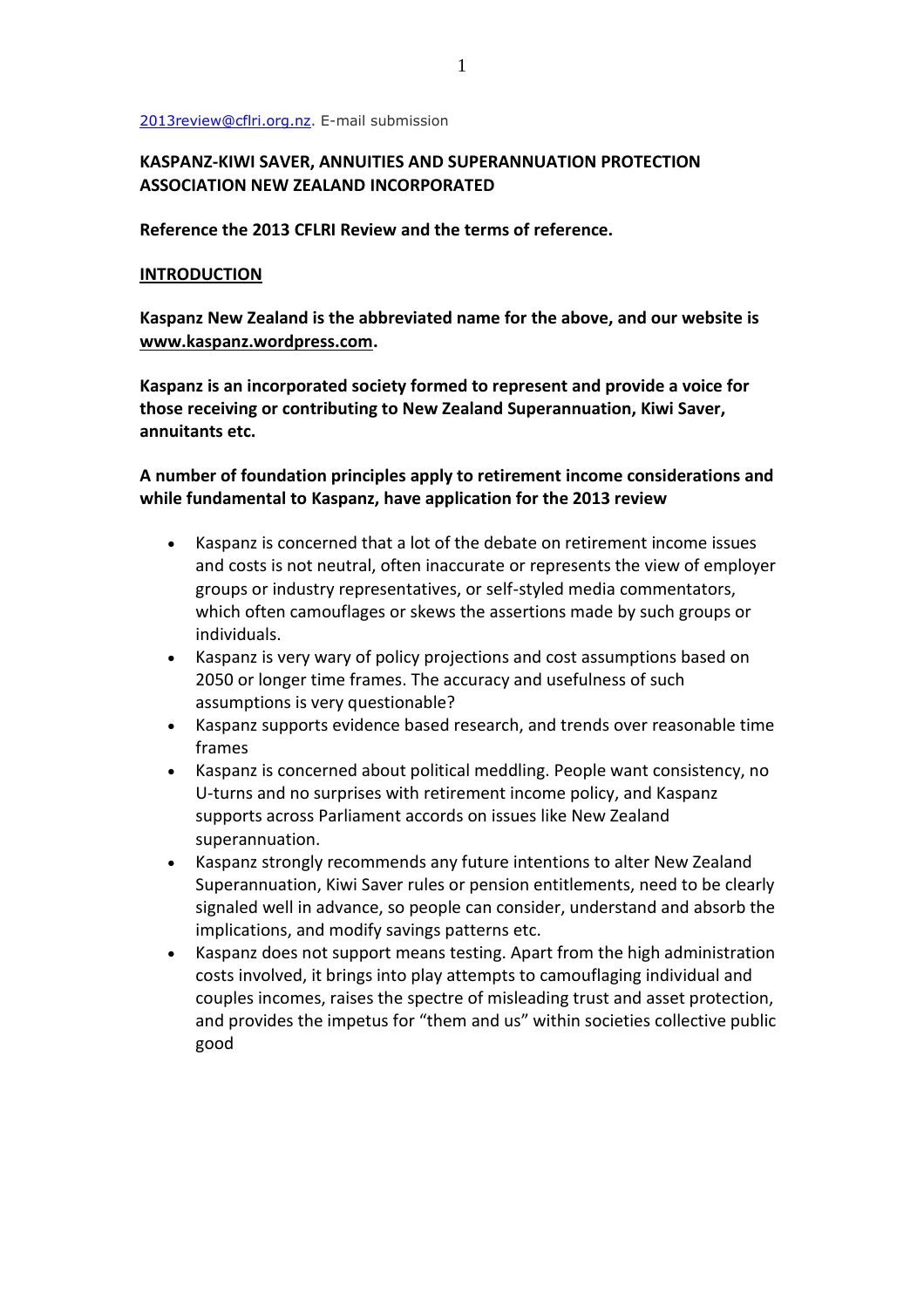#### SUBMISSION COMMENT

# \*RETAIN NEW ZEALAND SUPERANNUATION IN ITS PRESENT FORM. IT IS SUSTAINABLE AND COSTS ARE REASONABLE AND JUSTIFIED

Kaspanz is very supportive for the retention of New Zealand Superannuation in in its present form, its simplicity, and low administration costs, proving beneficial over a long time period. Kaspanz suggests the current universal model is a world leader, probably the best public scheme in the world and continues to stand the test of time.

If any adjustments are required, it's probably only within the area of a review of residency rules, payment rates the same for all, and a minor tweaking of current rules, following such a review. The current suggestion of a graduated increase in the age criteria, is also worthy of discussion, but Kaspanz is wary of the impact of change on women and Low Income groups. Any change in this area requires a long lead in period.

The costs of New Zealand Superannuation over any reasonable length of time are sustainable.

Kaspanz notes the current pension is taxable and supports that retention, and fully supports New Zealand Superannuation as the best method of providing a base level of retirement income. Alternatives simply do not match up.

Kaspanz is concerned at the misleading figures often used in retirement income discussions, with critics often overstating the GDP costs, and comparing New Zealand's taxable pension with off shore tax free pensions.

For example the cost of NZ Super as a proportion of GDP is being exaggerated in the numbers being bandied around in the debate on whether to lift the age of entitlement to 67. The routinely stated projection (2050)\* (too far out to be useful-2030 should be the maximum framework under discussion) is that NZ super will be 8% of GDP in 2050, but in reality that is an 8 per cent before tax. In contrast to most other countries New Zealand does not pay a tax free pension. When tax and GST is subtracted, the share of GDP would be about 6.5% in 2050, and the current cost 2013 is about 3.7%. These are low in comparative terms with most other countries, and very sustainable.

## **DOOMSDAY RHETORIC AND QUESTIONABLE LONG TERM PROJECTIONS**

Kaspanz is very concerned at the "*doomsday rhetoric which characterizes New Zealand's media handling of retirement income policy*" and is concerned at the validity and accuracy of projections based on population assumptions and costing's years in the future e.g. 2050/2080. Such projections are highly questionable. Current measures adopted for future assumptions are often based on crude modeling, are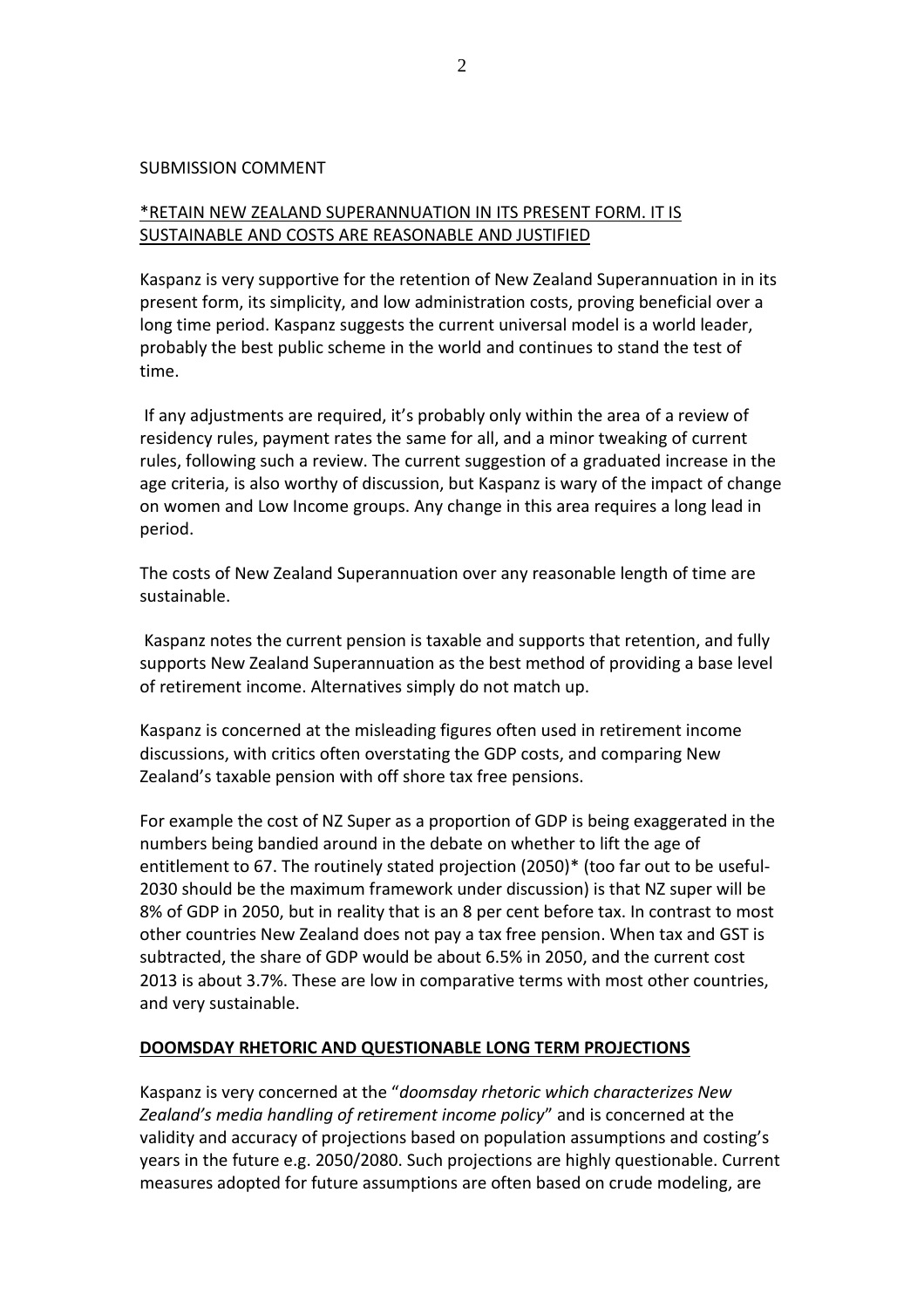narrow in definition, and are often utilized in a biased manner. The generation blame game is also frequently played by commentators e.g. Bernard Hickey and Kaspanz see's such an approach as being nonproductive and leading no-where! The trend continues of various New Zealand media commentators, self-styled or print media economists frequently adopting the pessimistic viewpoint, with inflammatory headlines, and cautions against too much value being placed on such comments.

## **SUPERANNUATION POLICY HAS A WIDE DEFINITION**

Superannuation policy is much more than just a monetary formula. It is linked to issues of physical security, mental health, economic productivity and social health, the distribution of all income and wealth, and sustainability. Specific Superannuation Policy Design is how best to combine private and public arrangements. Ideas should be judged against the criteria of how we want income distribution to look amongst older people, how we want the share between the older and younger generation to be allocated, and very importantly how simple and understandable the arrangements are. \*Gender issues like income for women and low income groups, cannot be ignored, those components are an important part of the equation.

The underlying issue is whether New Zealand's economic output grows sufficiently to support the claims of the growing aged population. Virtually none of the debate focus on economic productivity, and this should be at the center of discussion about the economic implications of an aging population. The reality is we should talk about "multipliers" more people working means increased output, a healthy stimulated economy. Furthermore older people are more economically active, boosting the participation rate and paying tax. We know that the ageing group are now working longer and contributing to the economy and income tax collection. The trend of over 65's in the workforce is likely to produce stronger economic outcomes than many commentators predict.

This means

- Older people will participate in the paid workforce.
- The economic value of older peoples paid, unpaid and voluntary work will increase
- Older peoples contribution to tax revenue will increase
- Older people will spend more

Older people are healthier and this can reduce the cost of health services. Often the social costs of an aging population are overstated, as an older population is associated with lower crime and imprisonment and fewer accidents, all lowering dollar costs.

The unpaid contributions to society of aging parents supporting younger ones in the form of child care, and the current trend of providing facilities for the unmarried/divorced sons and daughters 30-45yrs returning to the family home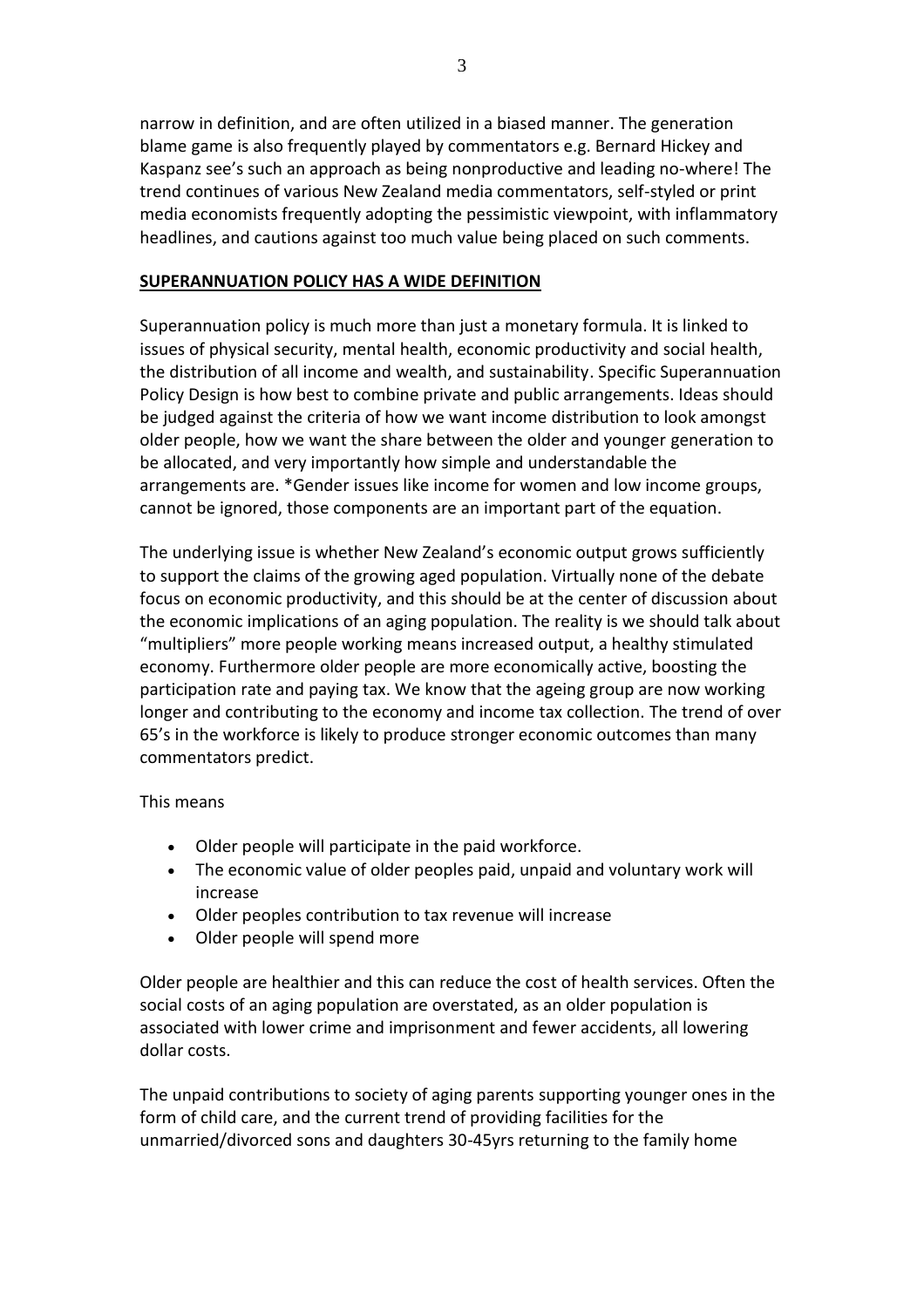(known as full nest syndrome) all need to be factored in, along with the continuing trend of baby boomers looking after each other in their own homes.

The enormous voluntary contribution by the senior community needs recognition, the voluntary input valued and costed in economic terms, and put into the discussion on economic productivity

There is also research evidence which suggests hard working late retirees, develop stress and serious health problems, not living long enough to enjoy retirement. The raising of the retirement age and superannuation entitlement for low income, and manual workers, might well mean no superannuation at all, for many as they will not get to the qualifying age.

## **ANNUITIES**

- Kaspanz is concerned that those in receipt of annuities or contributing in New Zealand are being unfairly taxed; annuities are being taxed at 33%.
- Kaspanz supports the concerns of the Auckland Retirement Policy and Research Centre, the Government Super annuitants Association, and the Savings Working Group Final Report on this topic. John Key is on public record that the Governments approach to tax issues is fairness and equity, but the plight of those receiving or contributing to annuities schemes has not been addressed. Annuity taxation is an urgent issue!
- Apart from the taxation system requiring attention for annuities, the development of an annuities market for Kiwi Savers requires prompt attention The conundrum about what retirees should do with the money should spark renewed debate about annuities - one of the easiest, and most endangered, ways to make sure your money lasts as long as you do is annuities Discussion about an Australasian annuities market and how that could work e.g. economy of scale, is required.
- Recently made comment from the Australia Superannuation industry has relevance to NZ, and an early warning to Kiwi Savers.
	- o *Super in Aussie not a retirement system at all. It has not been designed to deliver a regular and steady annual income to retirees. Instead it is an investment scheme-poor one at that- designed to deliver a lump sum to those leaving the paid workforce. As return is linked to stock market-no guarantee how much you will get. Far too many Aussies see it as windfall lump sum, rather than a capital base from which to define an income. A reasonably wealthy couple could accumulate 1million in contributions, retiring with that amount in the kitty, but it only gives them the means to earn 50-60,000 a year, if they manage their funds correctly. Few do!*